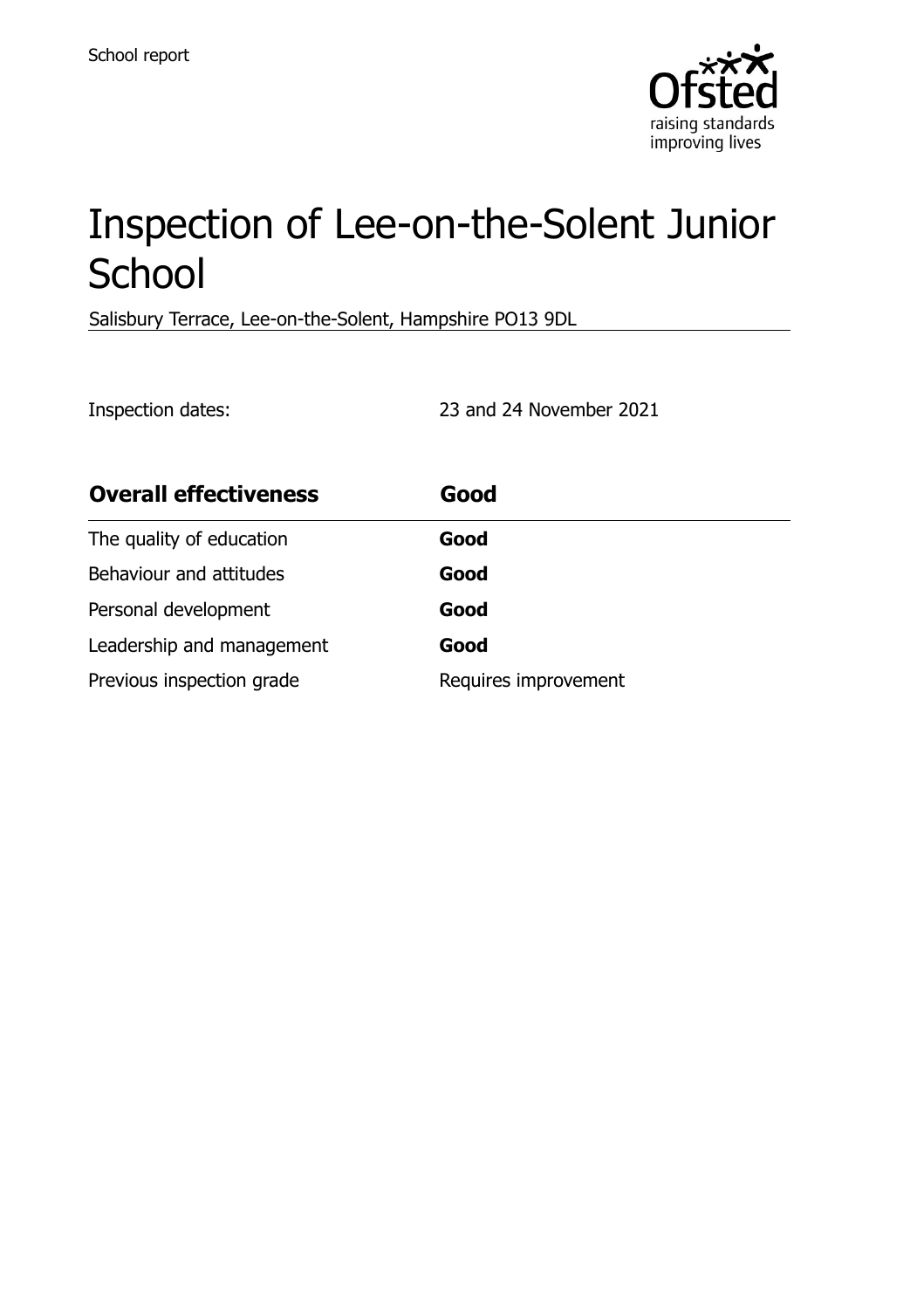

# **What is it like to attend this school?**

In this small seaside town, pupils thrive at Lee-on-the-Solent Junior. They are zestful and love to welcome visitors to their school. In classrooms and on the playground, pupils are eager to learn and play with one another. This was not the case before. Adults really care for all the children. Their friendly greetings and conversations make pupils feel good about themselves.

Leaders have made it crystal clear the way that they expect all pupils to behave. Any previous poor behaviour is no more. Leaders act quickly to keep everybody safe. The school's six 'SAILS' badges highly motivate pupils. They know the only way to achieve the coveted awards is to follow the school values consistently. Pupils feel protected and listened to. They know that an adult would solve any worries about bullying.

Pupils know that they must work hard. They embrace the outdoor opportunities the wider curriculum offers. The school is metres from the beach. Pupils learn how to keep safe in water and the role of the Royal National Lifeboat Institution. Pupils are developed in the arts through singing at prestigious venues in London. Leaders focus on widening pupils' understanding of different cultures to their own.

#### **What does the school do well and what does it need to do better?**

The tenacious new leadership team has turned this school around. Parents are thrilled with how far the school has come. Leaders rightly focused first on ensuring that all pupils behave. Classrooms are now calm places where other pupils do not disrupt learning.

Leaders have worked efficiently in constructing a curriculum that is ambitious and is focused on knowledge. In the core subjects, for example mathematics and science, plans are well sequenced so that the content develops incrementally. Staff are confident in teaching these subjects. They present information clearly and check regularly what pupils are remembering.

In some other subjects, the curriculum is not fully there yet. Some content choices do not help pupils learn a sophisticated amount of knowledge. In addition, the order in which this knowledge is set out does not help pupils to build successfully on what they have learned before. Consequently, this can sometimes lead to teachers selecting activities that do not demand enough from pupils. These can often be fun, but they do not ensure that pupils are thinking deeply about what they need to know. Leaders recognise all of this and are already addressing these areas.

Reading is front and centre. The library offers pupils a broad selection of books that develops them into successful readers. Older pupils read confidently. Teachers prioritise vocabulary and ensure that pupils learn new words all the time.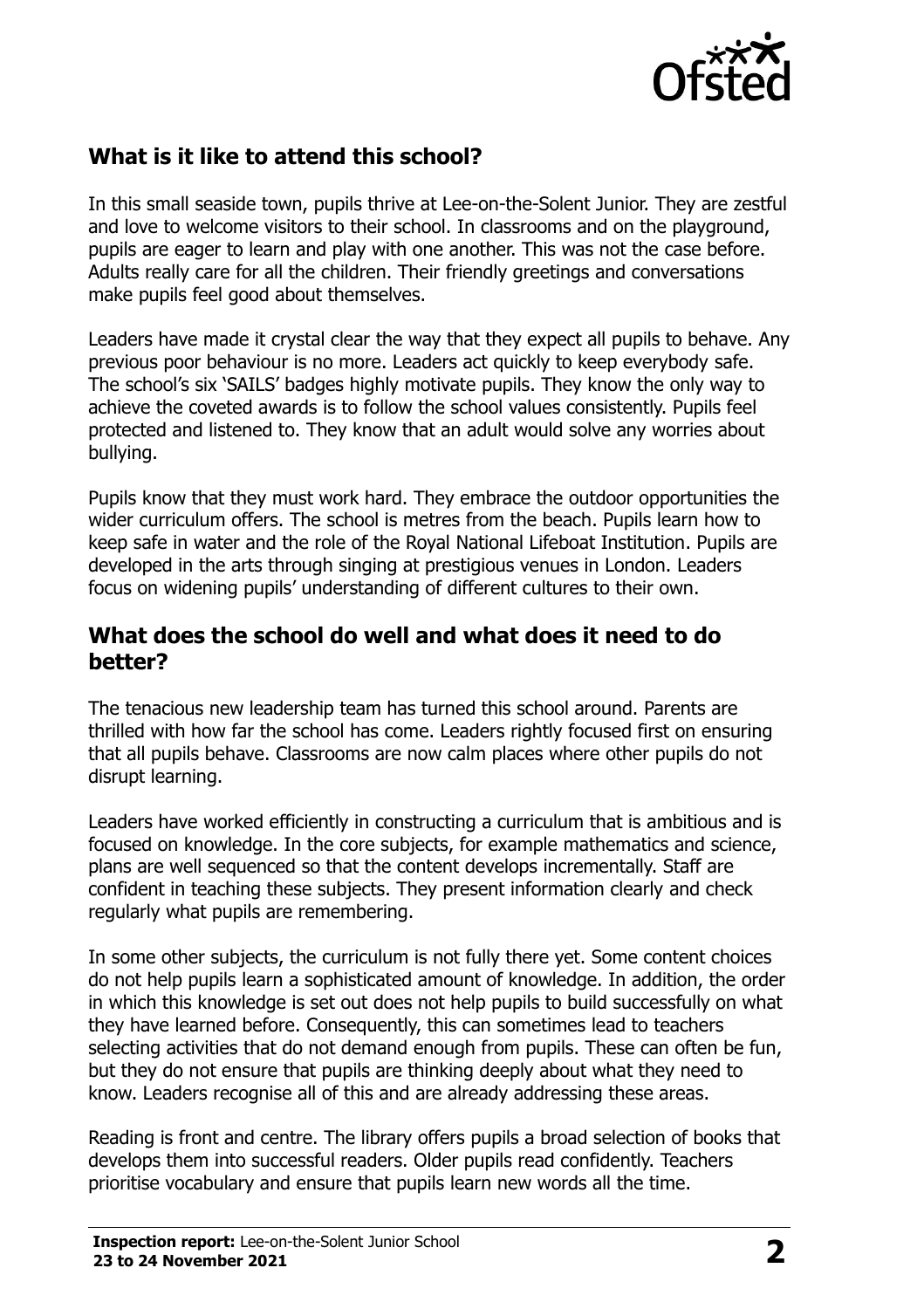

Because of the COVID-19 pandemic, some pupils have started school not reading fluently. Interventions are firmly in place to catch pupils up. Nonetheless, not all staff know how to teach phonics well. Currently, there are some inconsistencies in teaching methods and the use of resources. This is slowing down how quickly pupils are taught to read. Leaders know this and have acted without delay. They are in the process of introducing a new phonics programme that will make clear to all staff how to teach a child to read effectively.

The experienced special educational needs and disabilities coordinator ensures that staff deliver what is on a child's support plan. The identification of any child with additional needs is well considered and enables pupils to access the same learning as their classmates. Staff do not allow pupils with SEND to be overly reliant on help. They strive to make all pupils as independent as possible.

Governors provide the right balance of support and challenge to school leaders. They have sought to strengthen the relationship with the infant school to benefit all pupils. Governors are well informed about developments to the curriculum. They understand they need to probe further into pupils' learning of subjects other than English and mathematics. Leaders and governors are warm hearted and check in on staff's well-being regularly.

## **Safeguarding**

The arrangements for safeguarding are effective.

The safeguarding team has a sharp eye on all children. They do their utmost to protect them. The pastoral work that leaders do is noteworthy. They work tirelessly to follow up actions and check in on pupils and families. Record-keeping is meticulous. Leaders can explain any safeguarding case with real clarity. They are resolute in making difficult decisions if needed.

Staff know exactly how to raise a safeguarding concern. They know that leaders take what they say very seriously. In the curriculum, pupils learn pertinent safeguarding topics to help them stay safe both online and in person.

# **What does the school need to do to improve?**

#### **(Information for the school and appropriate authority)**

- There are some inconsistencies in how staff support pupils who are unable to read fluently. Leaders know this and are in the process of implementing a new systematic phonics programme for those pupils who have not met reading expectations for their age. Leaders need to ensure that all adults are expertly trained to teach the school's new phonics programme effectively.
- In some foundation subjects, content choices are not ambitious enough, and knowledge is not carefully sequenced from Years 3 to 6. Therefore, pupils are not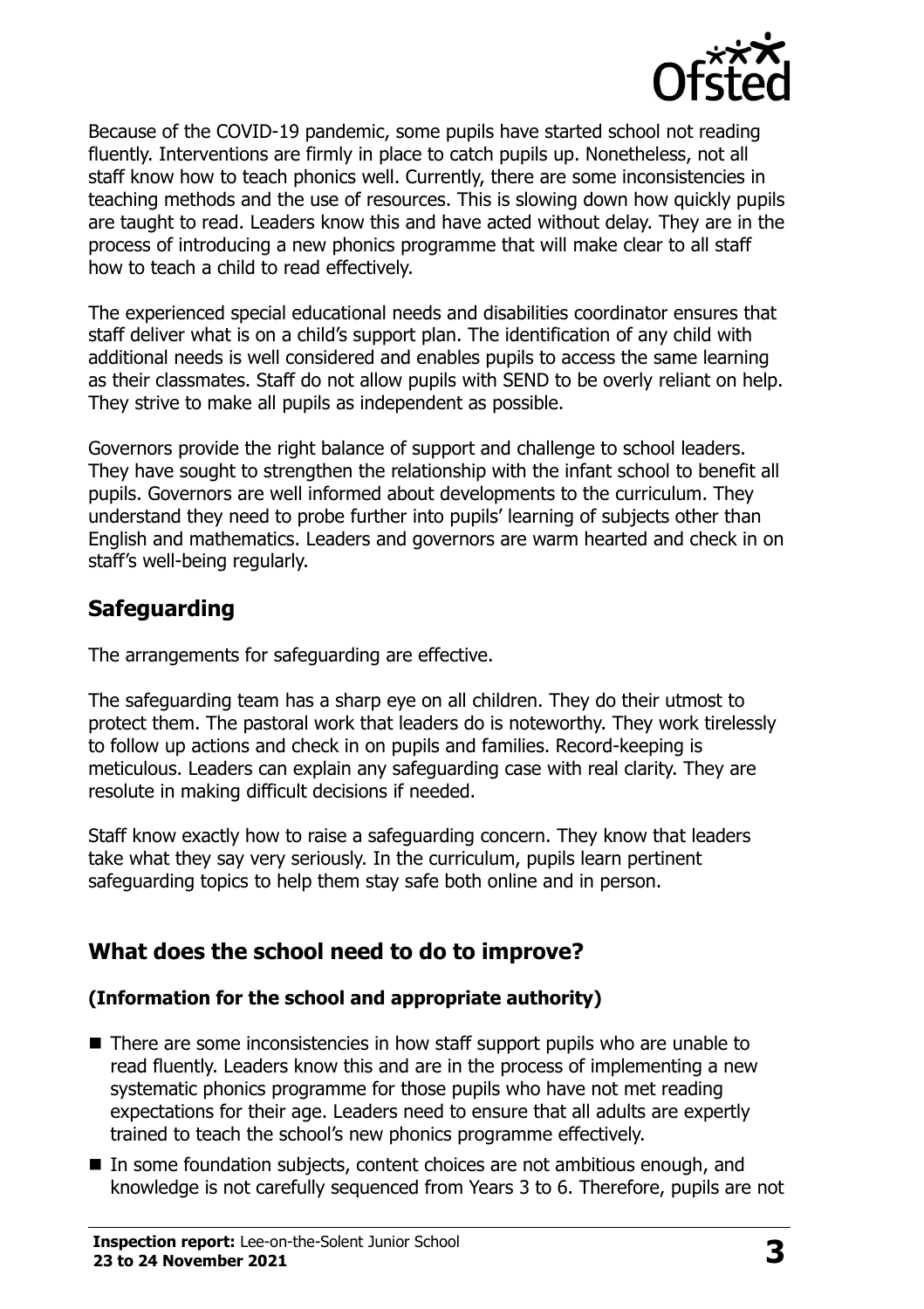

always learning essential knowledge in the right order. However, it is clear that leaders are working on the sequencing of knowledge into clear steps so that pupils learn the curriculum successfully. For this reason, the transitional arrangements have been applied.

 $\blacksquare$  Sometimes, teachers choose activities which do not help pupils to learn the planned knowledge. Consequently, pupils do not always show they are knowing more and remembering more. Leaders need to develop teachers' expertise in how to implement the school's curriculum so that pupils acquire detailed knowledge across all subjects.

## **How can I feed back my views?**

You can use [Ofsted Parent View](http://parentview.ofsted.gov.uk/) to give Ofsted your opinion on your child's school, or to find out what other parents and carers think. We use information from Ofsted Parent View when deciding which schools to inspect, when to inspect them and as part of their inspection.

The Department for Education has further *guidance* on how to complain about a school.

If you are the school and you are not happy with the inspection or the report, you can [complain to Ofsted.](http://www.gov.uk/complain-ofsted-report)

#### **Further information**

You can search for [published performance information](http://www.compare-school-performance.service.gov.uk/) about the school.

In the report, '[disadvantaged pupils](http://www.gov.uk/guidance/pupil-premium-information-for-schools-and-alternative-provision-settings)' refers to those pupils who attract government pupil premium funding: pupils claiming free school meals at any point in the last six years and pupils in care or who left care through adoption or another formal route.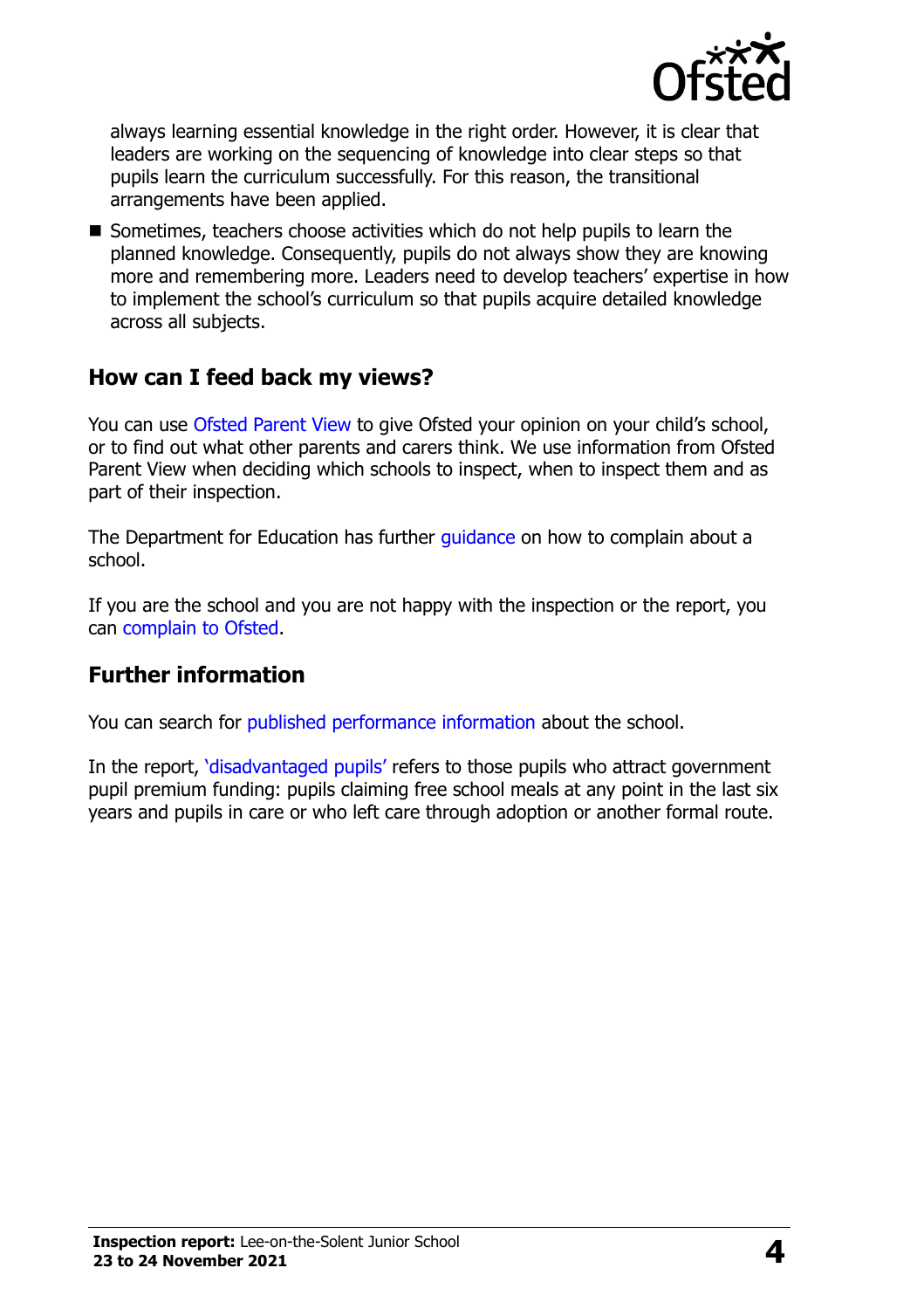

# **School details**

| Unique reference number             | 116164                                                               |
|-------------------------------------|----------------------------------------------------------------------|
| <b>Local authority</b>              | Hampshire                                                            |
| <b>Inspection number</b>            | 10200869                                                             |
| <b>Type of school</b>               | <b>Junior</b>                                                        |
| <b>School category</b>              | Community                                                            |
| Age range of pupils                 | 7 to 11                                                              |
| <b>Gender of pupils</b>             | Mixed                                                                |
| Number of pupils on the school roll | 335                                                                  |
| <b>Appropriate authority</b>        | The governing body                                                   |
| <b>Chair of governing body</b>      | <b>Mrs Lyndsay McLees</b>                                            |
| <b>Headteacher</b>                  | Mrs Lucy Faulkner                                                    |
| Website                             | www.losjunior.co.uk                                                  |
| Dates of previous inspection        | 23 and 24 January 2018, under section 5<br>of the Education Act 2005 |

# **Information about this school**

- The headteacher started as assistant headteacher just before the last inspection. She became co-headteacher in January 2020 and then substantive headteacher in January 2021. The leadership team was then restructured and a new deputy headteacher started in September 2021.
- The school does not currently use any alternative provision.

# **Information about this inspection**

The inspectors carried out this inspection under section 5 of the Education Act 2005.

This was the first routine inspection the school received since the COVID-19 pandemic began. Inspectors discussed the impact of the pandemic with school leaders and have taken that into account in their evaluation.

Inspectors met with senior leaders, staff and pupils. The lead inspector met those responsible for governance, including the chair, and discussed leaders' actions with a representative from the local authority.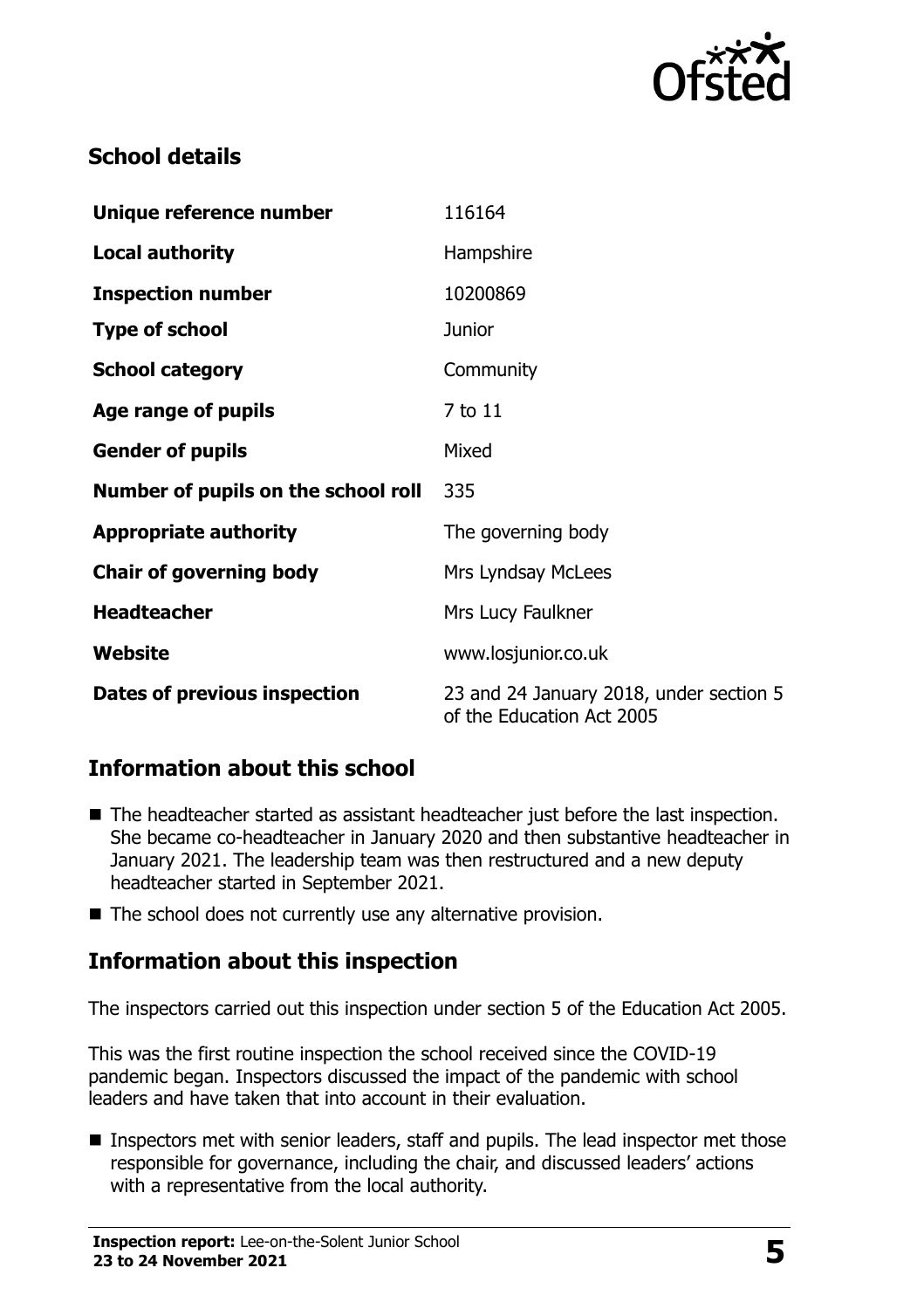

- **Inspectors carried out deep dives into these subjects: early reading, mathematics,** science, computing and history. This involved discussion with leaders about these subjects and the curriculum plans, visits to lessons, scrutiny of pupils' work, and discussions with pupils, teachers and teaching assistants from the lessons visited about the subjects.
- Pupils were observed reading to a familiar adult by the lead inspector.
- $\blacksquare$  To evaluate the effectiveness of safeguarding, inspectors spoke with staff and pupils. The lead inspector met with the designated safeguarding leads to examine records and actions. This included sampling case files to explore how the school identifies and supports pupils at risk of harm. A team inspector reviewed checks on the safer recruitment of staff.
- Inspectors met with pupils from different year groups to talk about their learning and experiences at school.
- The views of staff, including 25 responses to Ofsted's online survey for staff, were considered.
- The 41 written responses to Ofsted's Parent View were taken into account.
- The inspection team looked at a range of documentation provided by the school. This included the school improvement plan and self-evaluation form, policies, curriculum documents, SEND records, behaviour records, pupil premium strategy, published information about pupils' performance and minutes of governance.
- Inspectors looked at information published on the school's website.

#### **Inspection team**

James Broadbridge, lead inspector Her Majesty's Inspector Tracy Good **Ofsted Inspector** Alison Bradley **Her Majesty's Inspector**